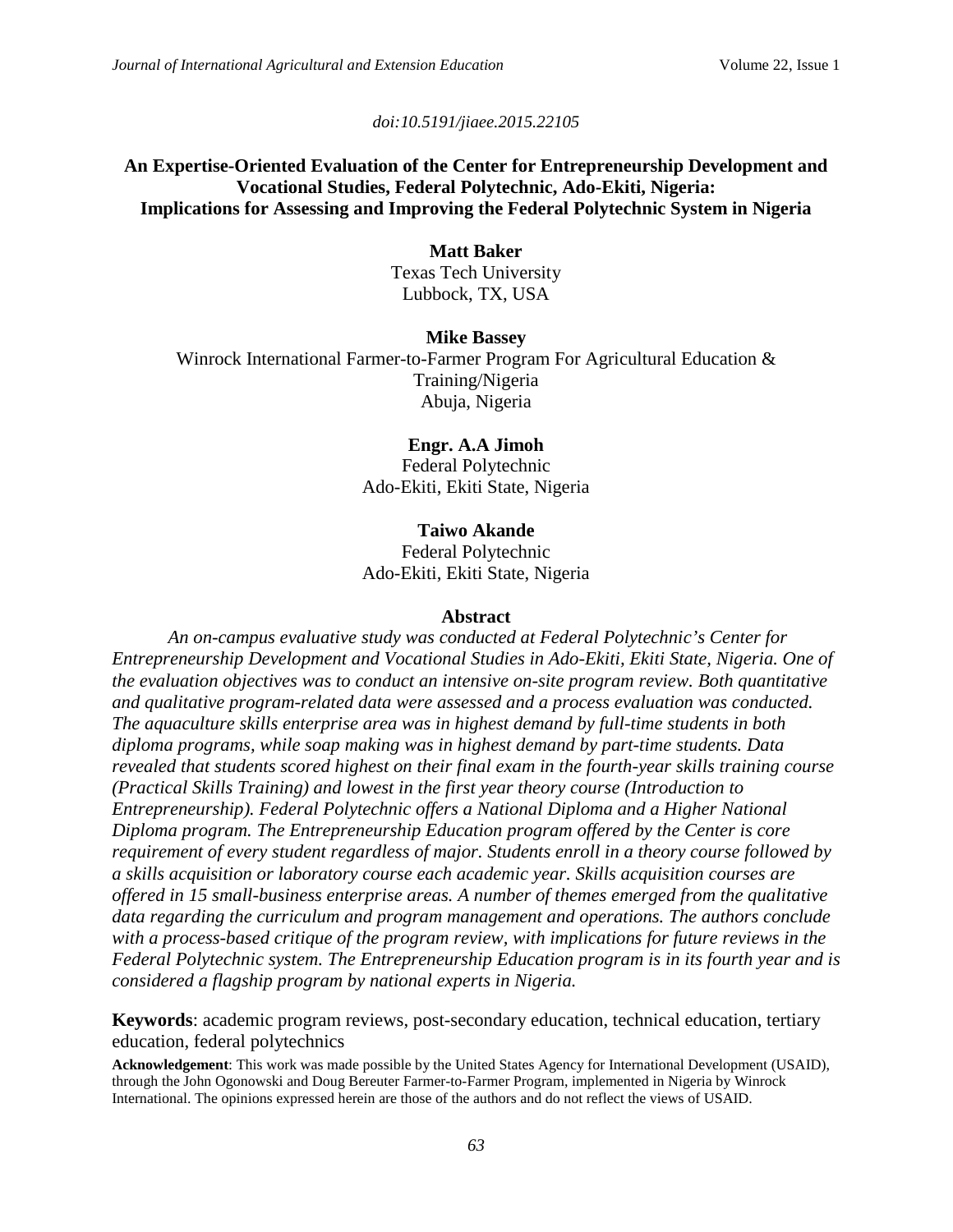#### **Introduction**

Expertise-oriented evaluations predate all other types of formal, public evaluation. Fitzpatrick, Sanders, and Worthen (2011) stated "as its name implies, it relies primarily on professional expertise to judge the quality of an institution, program, product, or activity" (p. 127). An on-site review of Federal Polytechnic's (FP's) Center of Entrepreneurship Development and Vocational Studies (CEDVS) in Ado-Ekiti, Ekiti State, Nigeria was conducted June 9 - July 1, 2014. The review was facilitated by Winrock International and was sponsored by the United States Agency for International Development (USAID). To provide context to this evaluative study, the authors will present background information on general challenges to Nigeria's tertiary education system and conclude with issues related to food insecurity.

#### **Tertiary Education Challenges**

Not unlike most countries in Sub-Saharan Africa, tertiary education in Nigeria faces a number of challenges. According to *Higher Education in Africa* (2008), Nigeria, like many commonwealth countries, has not fully made the transition from a colonial system, designed to prepare public servants, to a tertiary education-system preparing a workforce with 21st century skills. Thus, curriculum reform has been recommended by many agencies and organizations (Board for International Food and Agricultural Development, 2014; USAID, 2014).

Yet another factor that challenges tertiary education in Sub-Saharan Africa is greater demands being placed on a system by gains in basic education (Higher Education in Africa, 2008). Large numbers of incoming students have created faculty shortages and have overburdened physical resources on many campuses. At a time when electronic instruction could provide

much-needed relief on the system, many African institutions do not have dependable electricity, adequate bandwidth, institutional support systems, or adequate faculty preparation in electronic instruction (USAID, 2014).

Finally, there is a need to enhance academic leadership to build institutional capacity at the highest levels. The U.S. House of Representatives Subcommittee on Africa and Global Health stated; "[s]ome areas where African institutions need particular assistance is in strategic planning, market research and advocacy, research management, financial planning and management, human resource management, and performance management" (*Higher Education in Africa*, 2008, p. 24). Buffett (2013) suggested many public administrators have inadequate manageriallevel preparation. Thus, engaging academic leadership is essential in the program improvement process. Palomba and Banta (1999) contended assessment is institutionalcentric. Definitions and processes used at one institution may not work well at another institution. Consequently, it is essential to engage academic leaders early and often in the process of making evaluative judgments.

#### **Food Security Issues**

It is important to note Nigeria is home to 9% of the global poor (United Nations, 2014). Buffett (2013) warned a Green Revolution model will not work in Africa and continued by suggesting Brazil could perhaps be used as a prototype. Brazil engaged marginalized farmers successfully in addressing the nation's largest food insecurity issues. The Board for International Food and Agricultural Development (2014) recommended future interventions in Africa focus on the needs of farmers, small businesses, and local communities.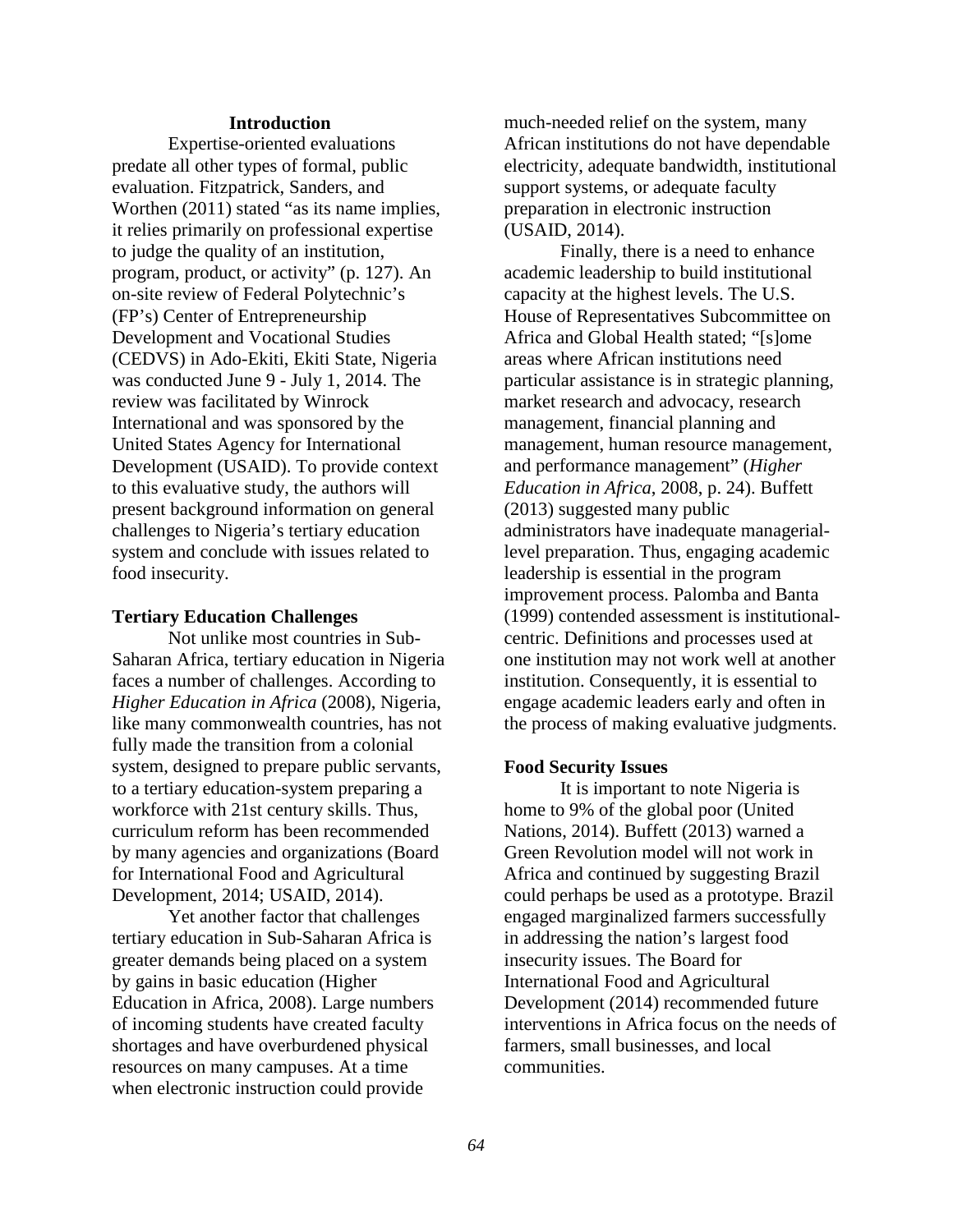#### **Operational Framework**

The operational framework for this evaluative study is based upon work by Mets (1997) and Paloma and Banta (1999). Mets (1997) recommended a process for program reviews, as well as critical success factors, and potential outcomes. Paloma and Banta (1999) also set forth best practices for potential program outcomes. A summary of the program review theory is presented in Figure 1.

Mets (1997) recommended program reviews include an institutional council and related subcommittee of academic and nonacademic staff, unit self-studies, external reviewers, administrative meetings, annual updates, and two- or four-year follow-up reports. Mets continued by suggesting a

number of critical success factors: leadership commitment, communications, and the integration of program review with budget, planning, and assessment processes. Finally, Mets revealed the following outcomes of program reviews: revolutionary program change, program redefinition, institutional redirection in mission which may or may not include the program in question, administrative reorganization, and/or program renewal. Paloma and Banta (1999) reported evaluation results can vary from modified/restructured coursework to the emergence of new programs. However, in many cases, there are more subtle modifications apparent only in the due course of time.

| <b>Process</b>                 | <b>Outcomes</b>                  |
|--------------------------------|----------------------------------|
| 1. Program Review (PR) Council | Program/Curriculum Changes       |
| 2. Internal Self-Study         | <b>Program Redefinition</b>      |
| 3. External Review             | <b>Institutional Redirection</b> |
| 4. Admin. Meetings             | <b>Emergence of New Programs</b> |
|                                |                                  |
|                                |                                  |

*Figure 1*. Operational framework for successful program reviews (Mets 1997; Paloma & Banta (1999).

#### **Purpose and Objective**

The purpose of this evaluative study was to utilize expertise-oriented evaluation to make a judgment on FP Ado-Ekiti's CEDVS in Ekiti State, Nigeria. The objective of the evaluation was to conduct a program review of CEDVS.

#### **Methods**

Rossi, Lipsey, and Freeman (2004) asserted "a central task of the program evaluator is to construct a valid description of program performance" (p.16). Consequently, program evaluators draw on a

wide range of social science research methods in their decision making process. This section includes information on data sources for the program evaluation, criteria for assessing evaluation adequacy, research techniques, and an evaluation limitation.

### **Data Sources**

This program review of the CEDVS is based upon data and information collected from the following sources: (a) personal and group interviews with internal and external stakeholders; (b) observations of classrooms, laboratories, and farm-related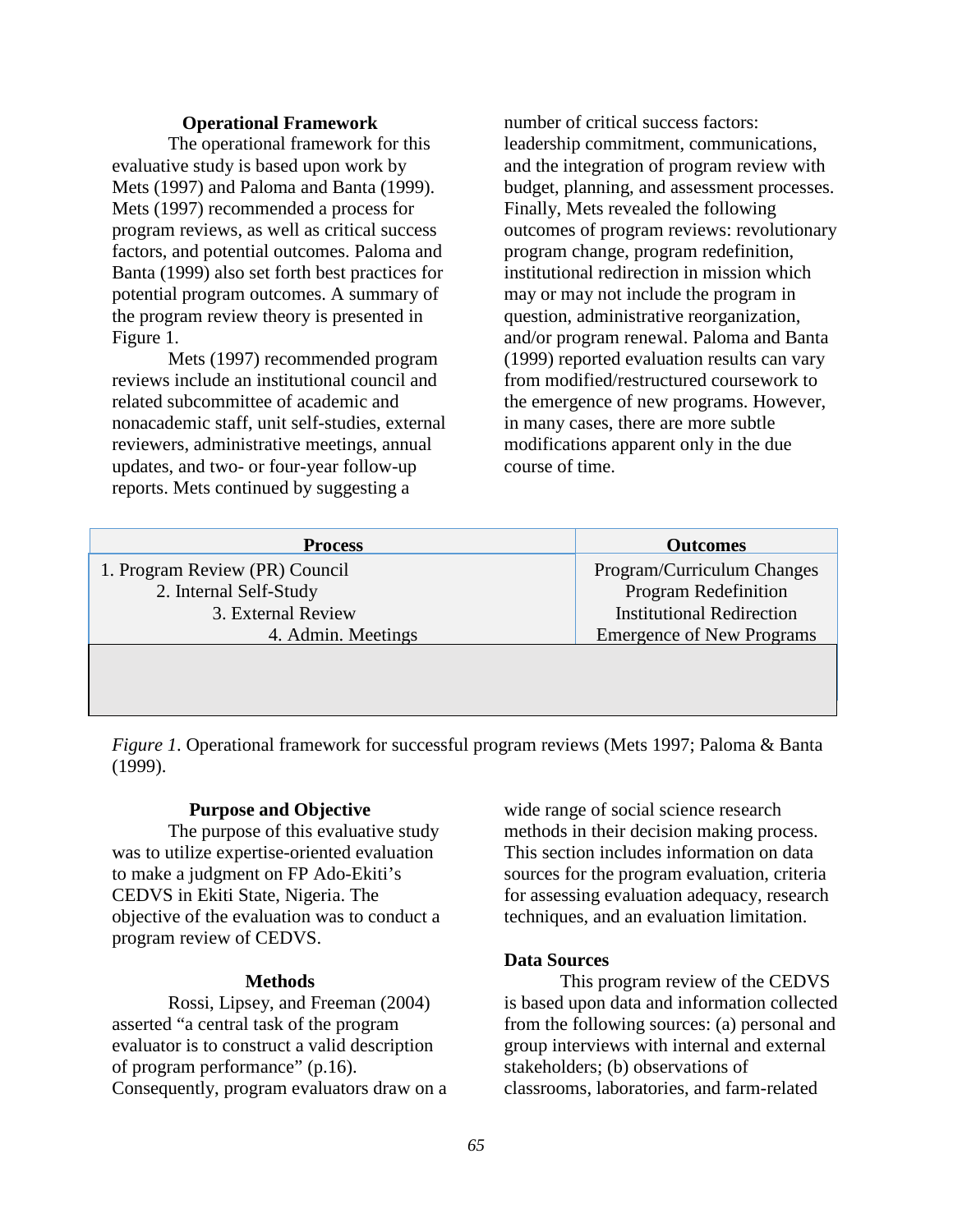enterprises; (c) observations (home visits) of small business start-ups by current and former students; and (d) analyses of quantitative enrollment and student performance data.

Another significant source of information was through review of official publications, both electronic and print, including numerous FP publications and CEDVS curriculum materials, the CEDVS online course portal and course template under development, and a recent National Board for Technical Education (NBTE) review of the CEDVS program.

Finally, this evaluation was informed through a review in the entrepreneurship education literature. However, it should be pointed out this literature was based predominately on degree-based programs in the Western world, which are delivered very differently than the EEd academic programs at Polytechnics and Universities in Nigeria, where EEd is incorporated into the college core for all majors. A more complete explanation of the CEDVS EEd program is presented in the Findings/Results section of this article.

### **Criteria for Assessing Evaluation Adequacy**

As recommended by Fitzpatrick, Sanders, and Worthen (2011) the criterion to judge the adequacy of the evaluation included accuracy, utility, feasibility, propriety, and evaluation accountability. Accuracy involves the degree to which the information obtained is an accurate reflection of reality. To ensure accuracy, the lead evaluator used member checks (see more detail in the subsequent section) and included the Country Director from Winrock International, the CEDVS Director, and the FP Rector as co-authors of this article. Feasibility is concerned with the extent that the program review is realistic, prudent,

diplomatic, and frugal. To the authors' knowledge, this criteria has been met.

Propriety concerns both legal and ethical issues and protecting the rights of those involved. As a result of not having formal IRB approval, specific findings from human subject interviews will be inferred to general findings only. Individual group findings will not be reported. However, it should be pointed out the lead author has successfully completed IRB training and was sensitive to the treatment of individuals involved in the data collection phase of the evaluation.

Finally, to ensure evaluation accountability, the lead author conducted a workshop on program evaluation to the academic leadership at FP, as well as the academic staff and selected non-academic staff members. Topics for this presentation on June 13, 2014, included evaluation processes, program structure and circumstances, resources available for the evaluation, evaluator-stakeholder relationships, and evaluation questions and methods. Adequate time was provided for the participants to ask clarifying questions and to provide input into the FP program review process.

#### **Research Techniques**

The lead evaluator utilized a mixed methods approach for triangulation purposes (Greene, Caracelli, & Graham, 1989). The convergence of evidence from differing methods and traditions assisted the evaluation team in corroborating findings from the quantitative institutional data (enrollment trends and final examination scores) and subsequent qualitative traditions. The sequential (quant  $+$  QUAL) design (Morse, 1991) allowed the quantitative institutional data to inform the qualitative interview, observation, and content analysis data. The weighting (where QUAL is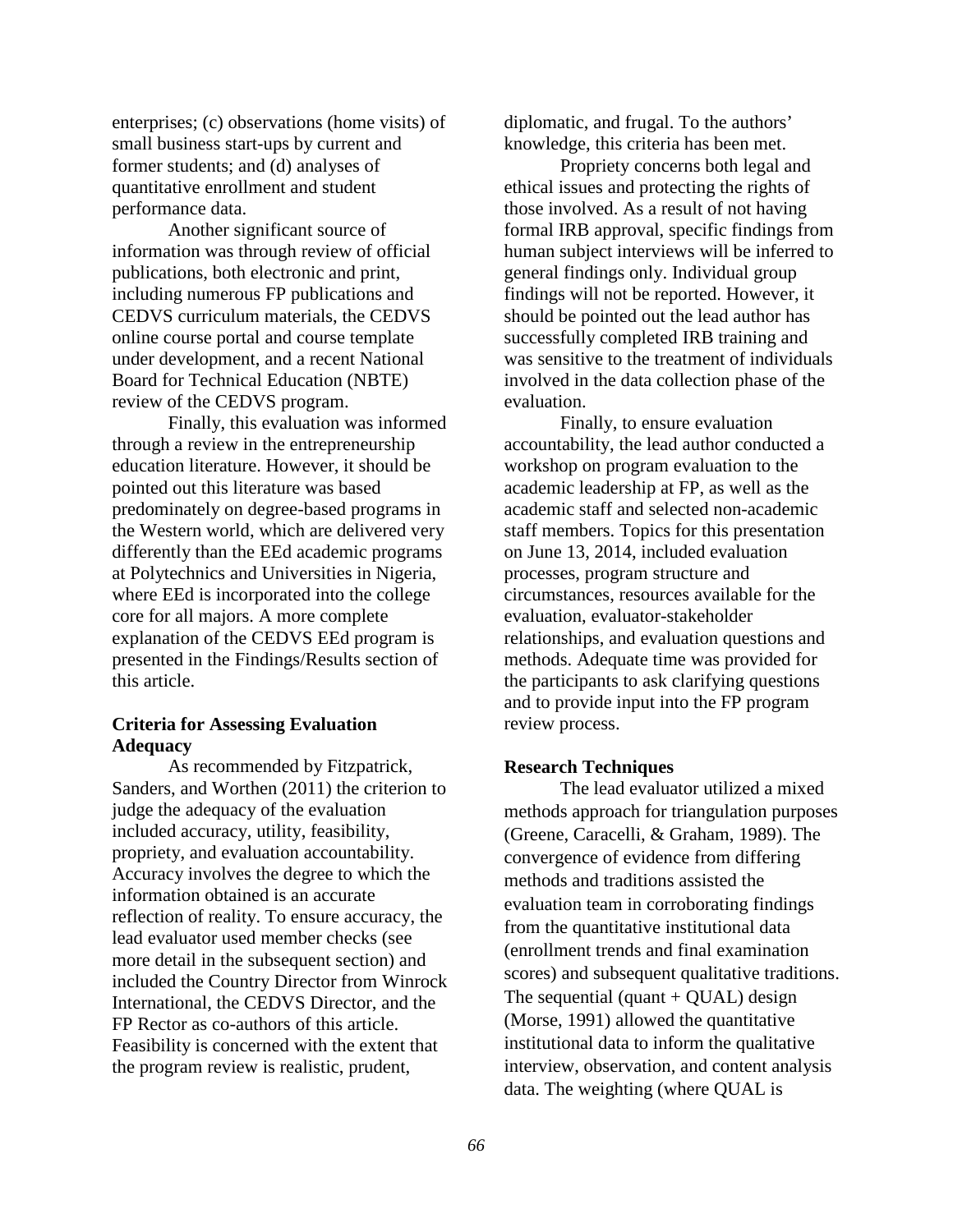capitalized) infers that the qualitative aspects of this study were more dominant than the quantitative aspects. The qualitative data were collected using standards of qualitative rigor including credibility, transferability, dependability (trustworthiness), and confirmability. Credibility was established through peer debriefing, where individuals were provided the data to determine if the reviewer considered the interpretation reasonable, given the evidence. Member checks were used to determine if the individuals who were interviewed agreed with what the evaluation team heard them say, in an effort to establish credibility. Transferability was established through descriptive adequacy or thick description of the data. As interviews were conducted, the evaluation team used cross-case comparisons to enhance transferability. An audit trail was established to document dependability. Intrarater agreement was also a strategy consisting of a code-recode process, where members of the evaluation team first coded, then came back and recoded the data and compared the two sets of codes. Finally, confirmability, or neutrality is the extent to which the research is free of bias in procedures and interpretations. The lead evaluator relied on an audit trail of documentation, triangulation and peer review for corroboration, and reflexivity for control of bias to ensure confirmability.

## **Limitation**

An academic and nonacademic staff labor strike interrupted the full-time students' semester in October 2013, and the term was suspended indefinitely. Hence, there were no full time students on campus during the June 2014 site visit.

#### **Findings/Results**

The results for the program review will be presented in the following order: (a) an examination of quantitative enrollment and performance factors; (b) a thick description of CEDVS operations, facilities, and academic program; (c) a summary of the qualitative themes that emerged from the oncampus review; and (d) a critique of the program review process.

# **Analysis of Quantitative Enrollment/Performance-Related Factors**

During the onsite review, the FP staff provided two sources of institutional data. The first source included enrollment data in CEDVS by skill acquisition unit for both the ND and HND programs, aggregated by student status (full-time and part-time). As was previously noted, full-time enrollment during the 2013-2014 Academic Year (AY 2014) had been suspended by a labor issue thus these data were not included in any of the subsequent analyses. The aquaculture skills acquisition area experienced the greatest enrollment demand by full-time students in both the ND  $(M =$ 316,  $SD = 125$ ) and HND ( $M = 254$ ,  $SD =$ 53) programs in AY 2012 and 2013. In terms of part-time enrollment, the soap making skills acquisition area experienced the greatest demand in both the ND  $(M =$ 554,  $SD = 84$ ) and HND ( $M = 96$ ,  $SD = 29$ ) programs.

In an attempt to establish baseline thresholds for student performance, cumulative final examination data were randomly extracted for AY'12 and AY'13 in all the EEd courses, with the exception of the first two skills courses, from a crosssection of academic majors selected at random. These majors selected were Accounting, Mechanical Engineering, Science Technology, and Urban and Regional Planning. As a group, the students averaged  $61.74$  ( $SD = 13.67$ ) on their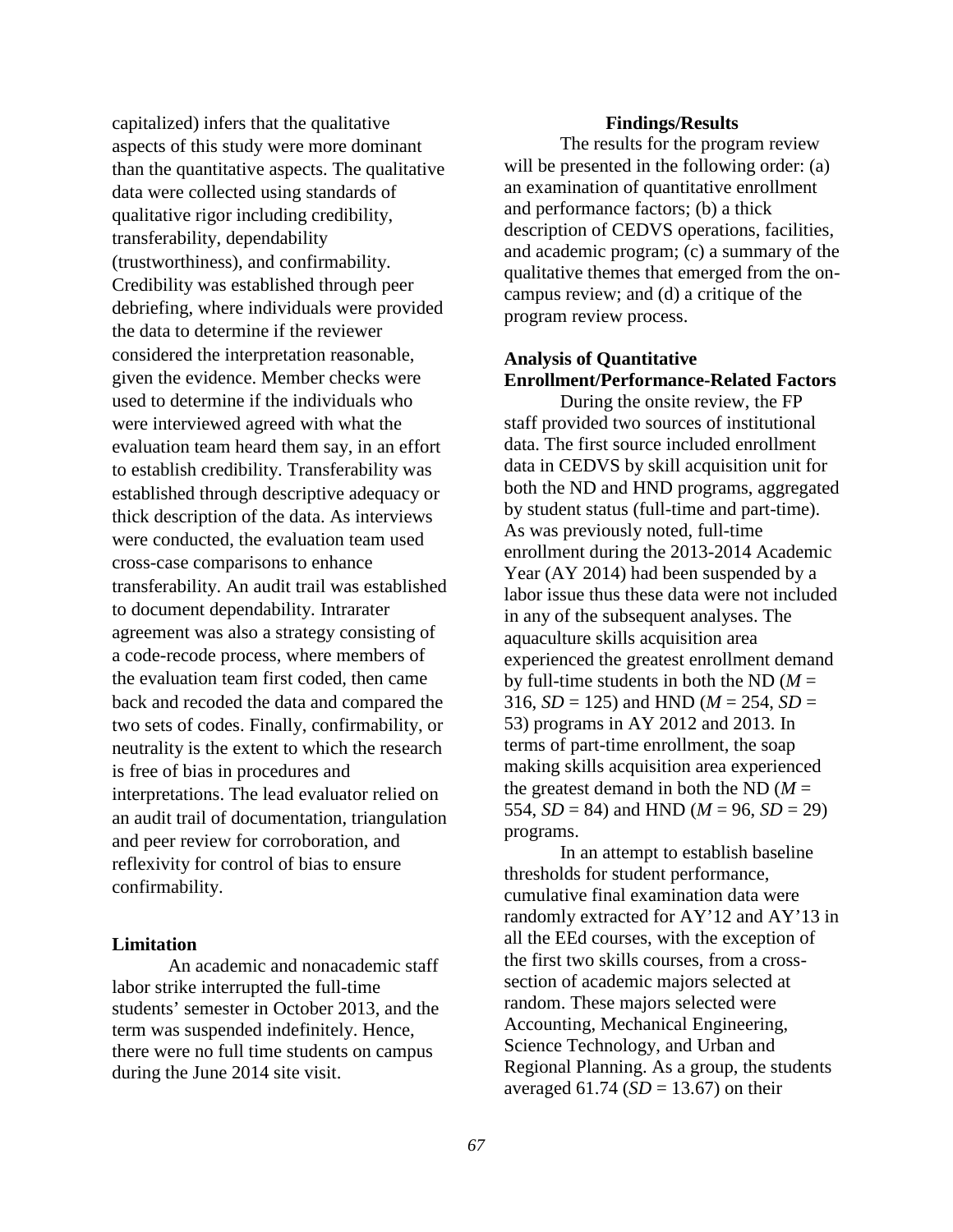coursework (out of a total maximum score of 100). Students scored highest on their exams in *Practical Skills Training M* = 69.04,  $SD = 1.88$ ) and lowest in *Introduction to Entrepreneurship* ( $M = 55.82$ ,  $SD = 1.51$ ).

## **Thick Description of CEDVS**

FP offers a National Diploma (ND), similar to an Associate of Applied Science in the United States. Generally, ND students participate in the required Student Industrial Work Experience Scheme (SIWES) program in the summer between their first and second years. In the SIWES program, students are placed by the Nigerian government in a paid internship related to their program of study. Part-time students generally complete the ND in three years.

The Higher National Diploma (HND) programs closely resembles the Bachelors of Applied Science and Technology degree in the United States. After obtainment of the ND, many students (85%-95% at FP) transition into the HND program after completing a one year industry work experience program. Under this one year program, students are neither placed nor paid but receive a form of allowance from the organization. Like the ND, the HND program is designed as a twoyear program for full-time students and a three-year program for part-time students. It is not uncommon for HND holders to participate in a one-year post-baccalaureate program and to be admitted into a graduate or professional program in Nigeria.

In 2010, the federal government mandated the EEd program as a core requirement for all academic majors in Polytechnic institutions. It has since been required of all public tertiary institutions, although in many cases, the universities use a different delivery model. The rationale for the EEd mandate is to encourage graduates to begin their own businesses for job creation, in addition to, or rather than

obtaining a job after graduation. Admittedly, many of the knowledge, attitudes, skills, and aspirations (KASA) that graduates learn from their participation in the EEd program are transferrable to other areas of their adult life. Should the student be successful in a career in their diploma area of study (e.g. Engineering), and not begin a new business, their tertiary educational program must still be considered a success.

The EEd program at FP is designed as a series of two theory courses for students in their first through final year of both the ND and HND programs. All EEd theory and skill acquisition courses at FP are two semester-hour credit courses, requiring students in the HND program to enroll in 32 EEd semester credit hours in a typical 194 semester credit hour HND program (approximately 17% of the total course work).

Skill acquisition units at FP are available in the following units: (a) aquaculture; (b) apiculture; (c) snailry; (d) tie dye/batik; (e) soap production; (f) crop production; (g) poultry production; (h) simple electrical gadgets; (i) welding and fabrication; (j) ceramics and tiles; (k) bakery and confectionary; (l) ICT; (m) hospitality and events management; (n) fashion design; and (o) marketing/car wash.

The CEDVS has operated the farm as an auxiliary unit since 2013. The farm serves to supplement instruction, particularly in the bio-physical skill units. Under the CEDVS, the farm generated  $\overline{H}$ 500,000 in net profit in fiscal year 2013. Prior to this time, the farm operation was outsourced, and the Polytechnic did not receive additional revenue from its operation. At best, it was operated as a break-even enterprise, prior to being administratively assigned to CEDVS.

Control of farm operations by CEDVS is essential when it secures grant funding for a proposed Enterprise Village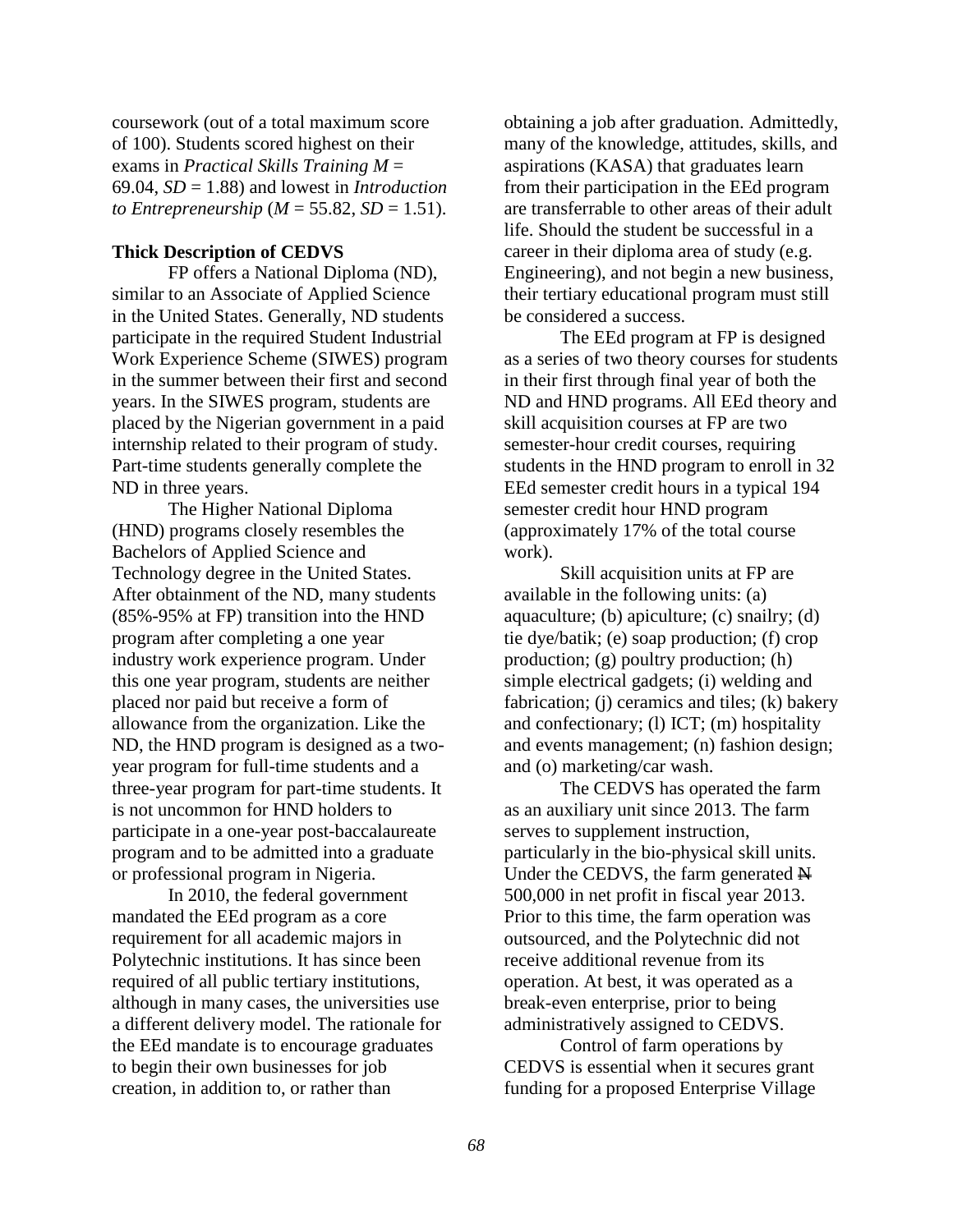(EV). Funding is being sought from World Bank, Central Bank of Africa, USAID, Small and Medium Enterprise Development Agency of Nigeria, Tertiary Education Trust Fund, and the Bank of Industries. EV will provide  $\cancel{\text{N}}$  1,000,000 for five recent graduates in each of the 15 skill units. This funding will be used as business startup funding, and participants will be selected through a rigorous screening process, based upon their likelihood for business success. Hence, a total of  $\cancel{\text{N} = 75,000,000}$  is needed to launch the program at the desired scale. When the graduates have repaid their loans, the funding will roll over for use with another group of young entrepreneurs.

Over 1,200 ND graduates will soon complete their programs fully-equipped as entrepreneurs by having completed the entire sequence of courses. Thus, the timing of this program review could not be better for making evaluative judgments early in the life of the program.

### **Summary of Qualitative Themes**

While some of the qualitative data collection processes were triage in nature (background/history), many were substantive. Findings will be presented in the areas of curriculum and center/program management and operations.

**Curriculum.** In terms of the curriculum, the theory courses are sound in concept and principles, well developed, student-centered, and sequenced logically with one-another and the related skills acquisitions courses. Employability skills are embedded within the content. Many stakeholders praised the content and its application in the program. They perceived that students learn that reward**s** come subsequent to hard work and focus. They also perceived that the program teaches selfefficacy, self-assurance, and self-confidence. Many individuals expressed that the

program taught students to positively appreciate the value of becoming one's own boss and the important role entrepreneurs played in contributing to the Nigerian economy by employing individuals who were out-of-work. The business-related skills that the program taught students, such as recordkeeping and business management, were also highly valued.

The program motto ("Think Big, Start Small') was known to all of who were interviewed and seemed to be wellinculcated by the internal stakeholders. The motto came up in almost every meeting and was presented on program shirts worn by faculty.

There were some suggestions made to improve the curriculum, including: (a) assisting graduates in accessing land and credit; (b) providing more value-added technology, in addition to the production of raw agricultural products; and (c) academic staff needed to be more encouraging to students, particularly to the first generation college students that the FP primarily serves. A question surfaced during the review in regards to the need to internationalize the curriculum, as many students of the future anticipated working across national borders in West Africa and beyond.

A great deal of variability was observed in available laboratory space and quality of laboratory equipment within the various skills acquisitions units. Although the Fashion Design laboratory is relatively modern in terms of machines, laboratory space to accommodate enrollment is very problematic. In contrast, the welding laboratory appears to have an abundance of space, but has too few arc welding machines, and those that it does have appear to be quite dated. Broad industry-level participation in the program would ensure the laboratory equipment is state-of-the-art for starting businesses, particularly in the informal sector.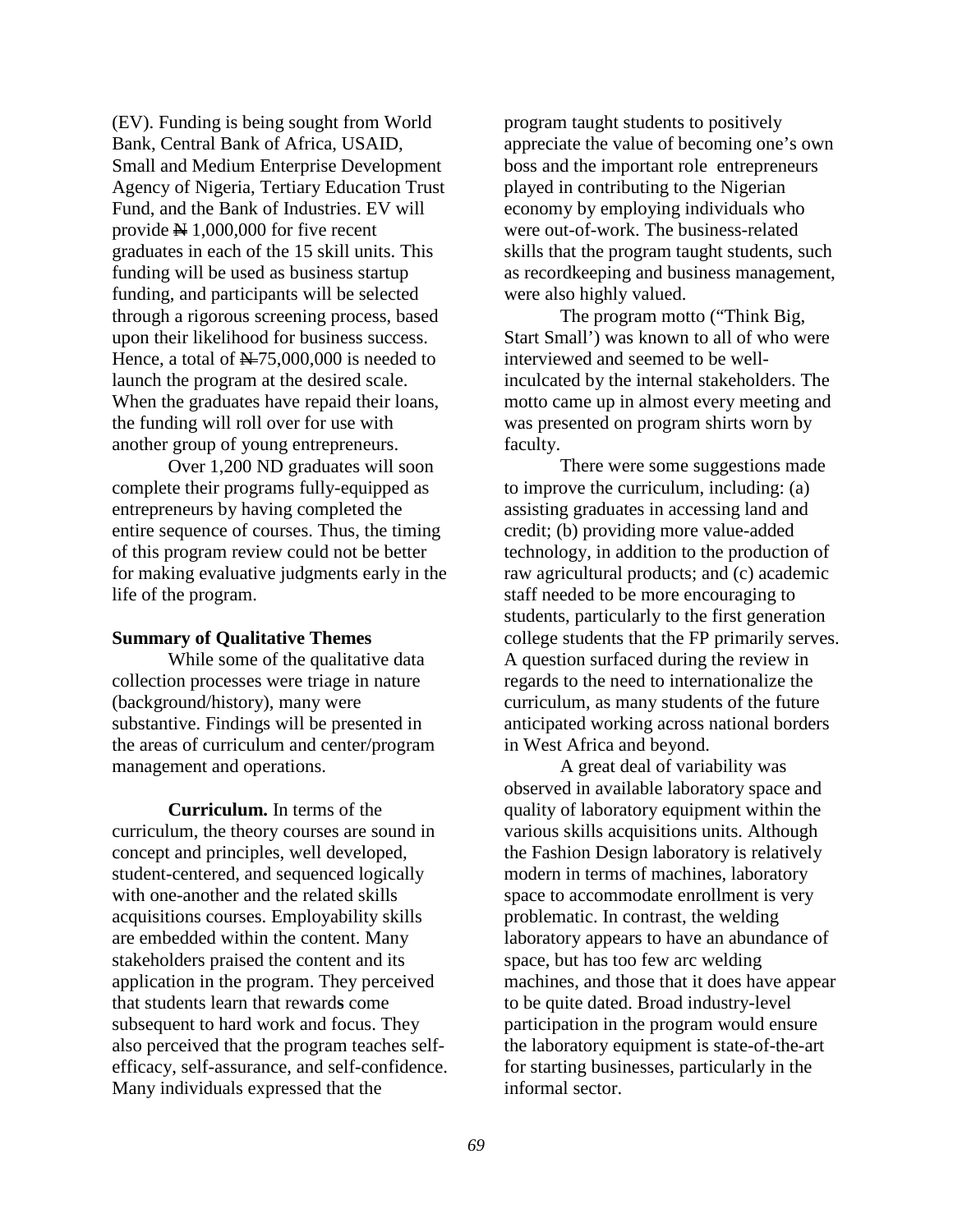The final item related to the physical location of the CEDVS central office. It is presently located on a corner of main campus, not centrally accessible. Particularly for full-time students, this would create a problem for those students on the opposite corner of the campus.

**Program management and operations.** One of the most impressive observations about CEDVS was its support by central administration. Most individuals who participated in the interview praised the FP central administration for its support of the CEDVS. This was impressive given the serious financial challenges with large-scale issues that the institution faces (e.g. labor relations, infrastructure (water and roads), energy stability and large-scale backup, and Internet accessibility). Internally, the CEDVS leadership was praised for its vision and 'can-do' attitude. This is particularly noteworthy given the challenges of the leadership in managing exponential growth in the EEd program.

A preponderance of the academic staff members hold dual-appointments with their primary disciplinary faculty and CEDVS. Many academic staff holding dual appointments expressed concern about their teaching loads not being adjusted when they become CEDVS faculty affiliates. They also indicated there appeared to be little extrinsic reward for their association with CEDVS. As previously mentioned, faculty were not provided centralized CEDVS offices, which can result in poor communications within CEDVS.

Although the CEDVS is able to secure adequate numbers of academic staff, current levels of maintenance and operational funding were insufficient. A relatively new enterprise to CEDVS, farm operations, was mentioned as a possible revenue source to supplement the maintenance and operational funding short-

falls. One final budgetary constraint was mentioned related to purchasing. All purchases were highly centralized, and the CEDVS was unable to make modest purchases without the approval of central administration. This accounting regulation slows the purchasing process for farm operations and was reported as being problematic.

#### **Critique of Program Review Process**

Formal program reviews and related best practices for conducting such reviews (see Figure 1) are not routine in the FP system in Nigeria. Hence, the process for sponsored USAID reviews to enhance capacity would benefit from the establishment of a more formal and systematic review process. For example, at FP, a comprehensive and systematic strategic planning process which includes unit- and program-level goals, objectives, critical success factors, and annual targets has not been established. In terms of the program review process, both Winrock International and FP representatives established a Scope of Work, complete with evaluation goals and objectives. However, prior to the on-site visit, there was no formal review council established, no pre-set agenda established for the visit, and no selfstudy conducted related to the project Scope of Work. This said, there was a sense of eagerness to learn and develop a more formalized process for adoption and use in subsequent years.

### **Conclusions, Implications, and Recommendations**

In this final section, the authors will present study conclusions and recommendations for the FP CEDVS program, followed by transferrable implications and recommendations which may be applicable for all middle level tertiary schools in Nigeria. As in many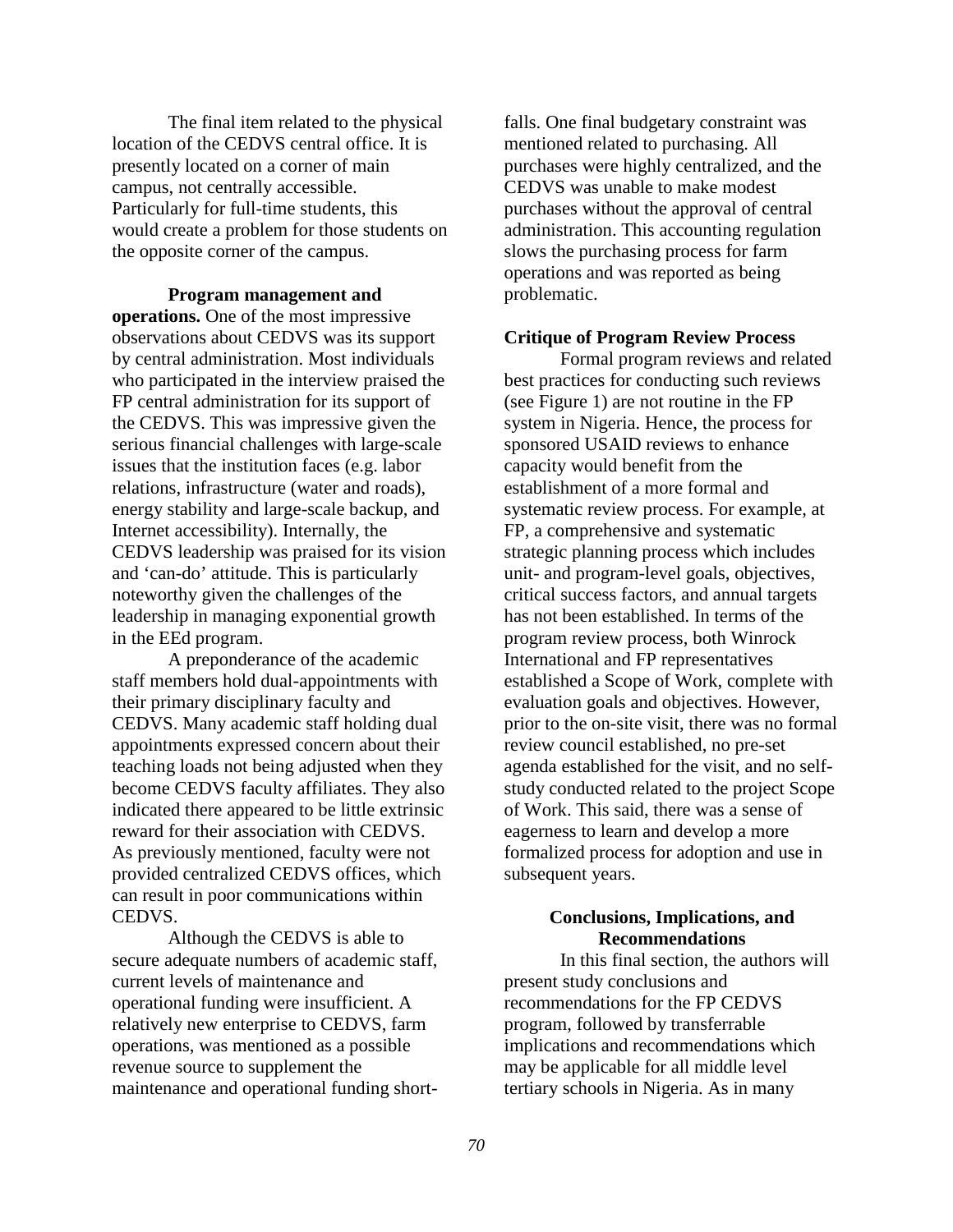higher education institutions in Africa (USAID, 2014), FP has a nascent online presence. However, the CEDVS anticipates short-term demand by on-campus and offcampus learners. As such, FP's CEDVS should move incrementally, yet aggressively, in launching online courses when the technology infrastructure and centralized support services are in place. The Moodle-based platform under development will serve the CEDVS well in the future.

Overly-onerous bureaucratic regulations must not interfere with the education of students. Day-to-day business purchases under a certain  $\mathbb{N}$  threshold should not require approval higher than the Center Director level. Granted, all business transaction should be audited on a regular basis. The autonomy of managing organizational budgets is both complex and highly controversial. Responsibility-Centered Management budgets must include 'taxes' to pay for centralized services and include all fixed and variable costs and all revenue streams.

CEDVS academic and nonacademic staff should be provided office space in a centralized facility to build *esprit de corps* within the Center. Until a new building is constructed or an existing building is renovated dedicated for CEDVS use, the CEDVS office should be relocated to central campus both for greater visibility and student accessibility.

An independent assessment by a representative from the National Board for Technical Education (NBTE) was conducted December 7-8, 2013, prior to the program review site visit in June, 2014. The NBTE representative inspected the CEDVS facilities and engaged in dialogue with CEDVS staff. In his summary report, the NBTE representative stated that ". . . the institution is really on course toward the realization of the set out objectives as

provided for in the presidential directives..." (Kofarmatat, 2013, p. 3). Kofarmatat began the first recommendation by proposing: "The Board should consider the EDC (aka EEd) at Federal Polytechnic, Ado-Ekiti as one of the centers for excellence in Entrepreneurship Development Programme" (Kofarmatat, 2013, p. 4).

As a model program in Nigeria, the following implications and recommendations are forwarded to federal decision-makers. As a part of the general education core, the EEd program has rapidly emerged as a significant institutional trademark at FP. As suggested by Reich and Head (2010), the EEd program shapes student learning, values, and the entire academic environment. However, academic leaders need to keep in mind that the core should support, not discourage the "permeability of disciplinary boundaries" (Reich & Head, 2010, p. 70).

Cader and Norman (2006) remind their readers that in Africa, the informal sector has a great deal to contribute to the economy. They include both small and rural-based enterprises in their definition of the informal sector. They conclude by saying: "…we regard the informal sector as important as the formal sector, particularly in the current African context" (Cader & Norman, 2006, p. 278). In rural areas of the country, the EEd program core focuses almost entirely upon the informal sector, which makes it most unique.

A CEDVS-wide Advisory Committee (AC) should be established. The AC can 'ground' the entire curriculum in reality, provide insight in the expansion of new skill acquisition units, guide decision makers in purchasing the 'right' laboratory equipment for training, and keep the program updated with real-time trends and issues related to business start-ups.

Successful African entrepreneurship programs should encourage mentoring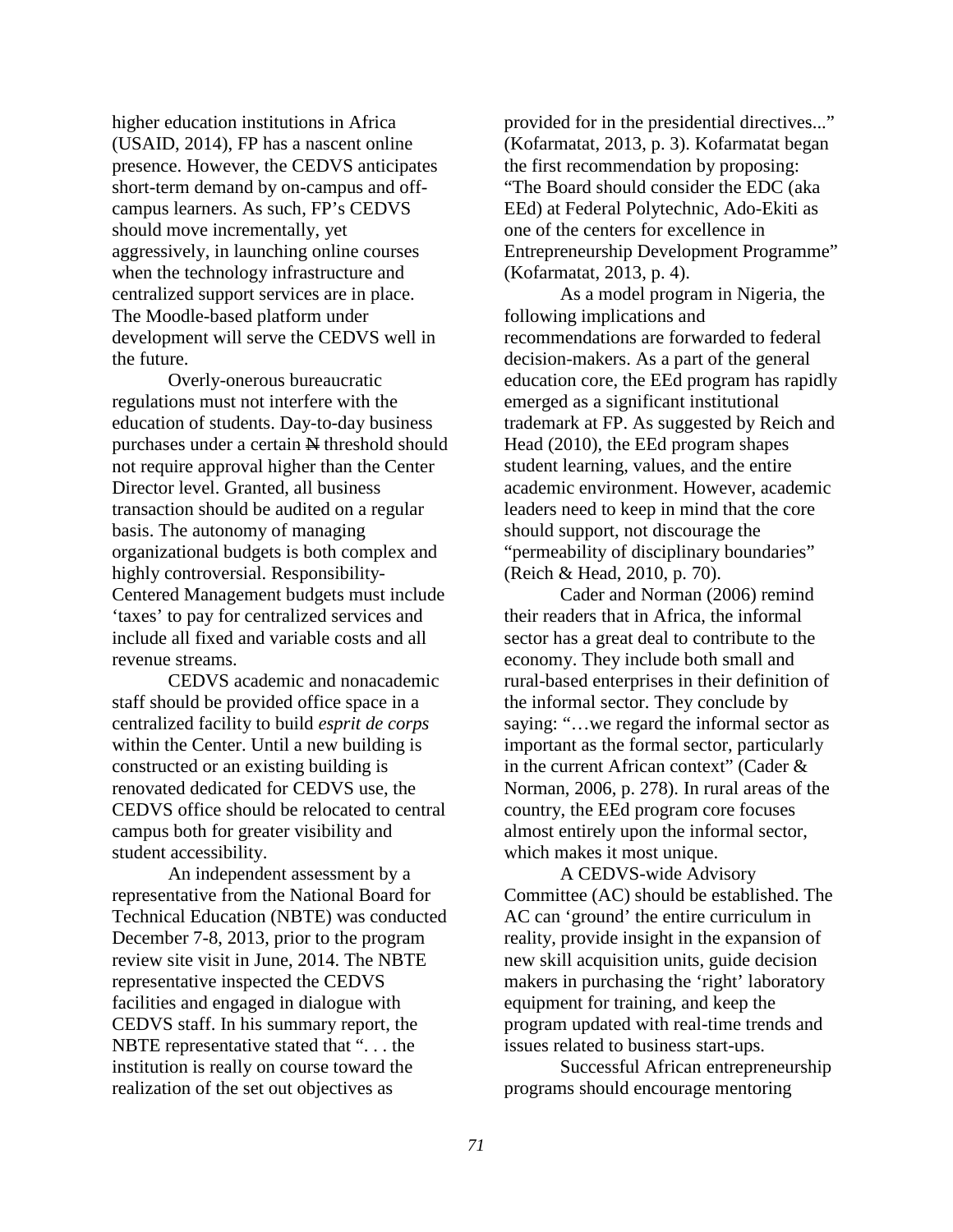(Cader & Norman, 2006). Social networks are incredibly important to the success of young entrepreneurs. These programs should also reveal significant constraints, including interference from authorities, lack of work sites, markets and competitors, and access to capital (Hann, 2001). Mentorship is included as a central component of the FP core, and in essence there is little doubt that in the fullness of time, program alumni will mentor future students enrolling in the program. CEDVS should continue to aggressively seek funding for the development and operation of the Enterprise Village concept on FP campuses across Nigeria.

It is important that stakeholders give new interventions like the CEDVS time to 'work' before substantial changes are made, and if changes are made, they should be evidence-driven. Having said this, the need for Extension has never been greater in Nigeria. In the future, a train-the-trainer certificate program that includes knowledge and skills in program development, implementation, delivery, and evaluation for non-formal learners should be developed by CEDVS. This certificate program would supply an adequately-trained workforce for the community-supported Extension services program that is being discussed.

Opportunities abound for partnerships with industry. Either a development officer should be added to the staff, or more nonacademic staff should be added in order to free-up current CEDVS administrators, so they can cultivate fundraising. Similar opportunities remain for marketing the program. Both electronic and print media should be utilized to build public support for the program. In the agricultural community, 'first wave' technologies (e.g. radio and local newspapers) are still important sources for information.

In terms of personnel, issues with labor are very concerning. Students must be placed at the center of all discussions. It is unconscionable to delay the education of students due to issues between management and labor. Additionally, biological laboratories should never be interrupted by social issues. Labor strikes must not interfere with continuous operations of aquaculture, cropping, apiculture, poultry or snailry units.

Academic staff teaching full-time loads for their home academic unit should be incentivized, either through additional compensation or by providing additional funding for professional travel, technology support, and/or classroom/laboratory support. Faculty development is crucial to student success in the business world. In a global society, consideration should be given to geographic location of students. The role of the CEDVS in business start-up beyond the Nigerian border warrants further consideration.

Academic leaders and stakeholders need to discuss the role of the program review in the larger context of program assessment. For example, program monitoring data are essential to informed decision making. Metrics should include student gender to facilitate reporting of gender by skill acquisition area. Although the authors acknowledge that U.S. standards for EEd program progress should be different from African standards, a recent U.S. and Canadian study revealed the top seven indicators of program quality assessment were: (a) courses offered; (b) faculty scholarship; (c) impact on community; (d) alumni exploits; (e) innovations; (f) alumni start-ups; and (g) outreach to scholars (Vesper & Gartner, 2007). Perhaps Buffett (2013) put it best: "[e]ach country must summon the particular will and discipline to invest in its own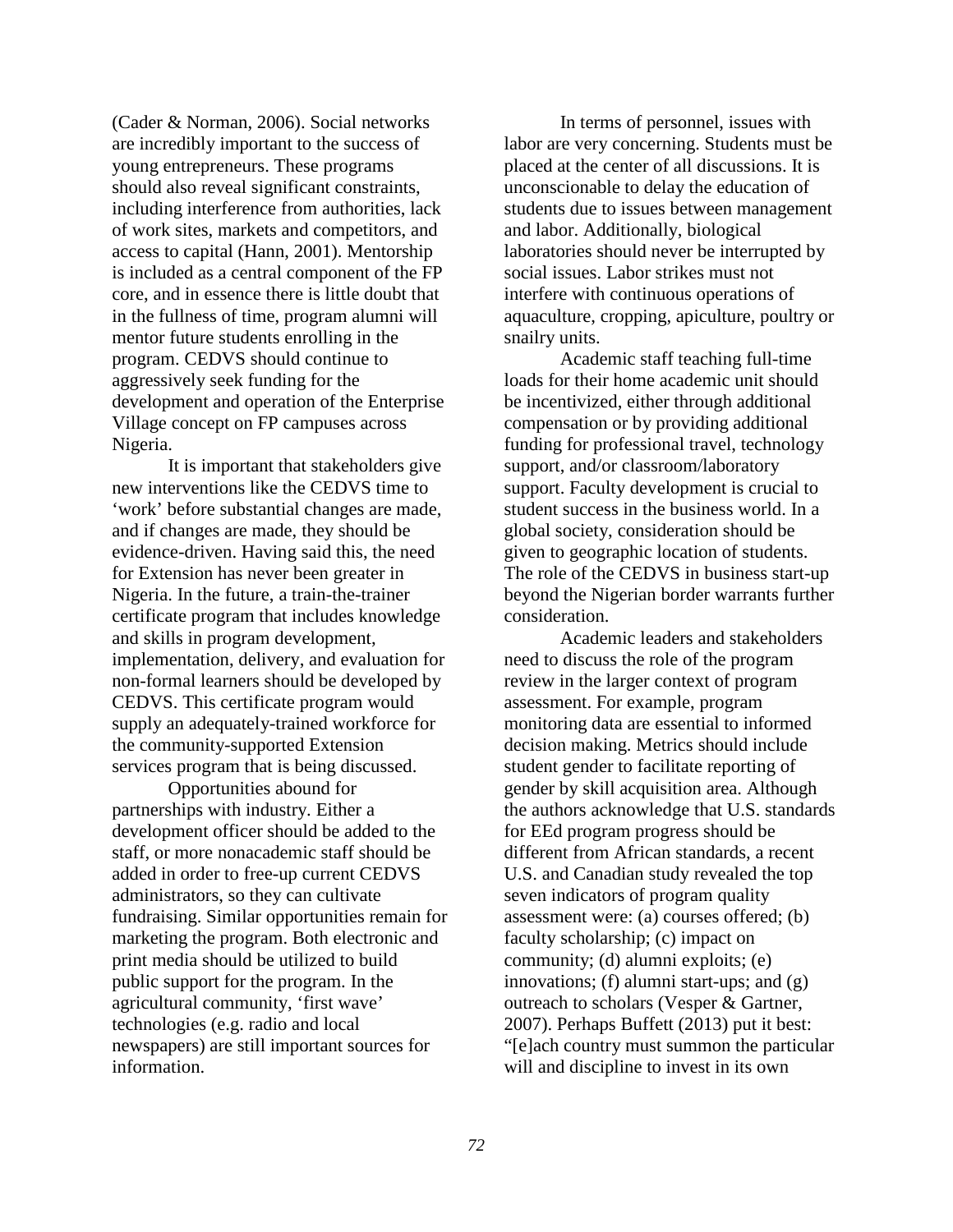people, own its own challenges, and benefit from its own success" (p. 408).

### **References**

- Board for International Food and Agricultural Development. (2014). *Strategic human and institutional capacity development (HICD) issues and the role of USAID and Title XII under the Feed the Future programs*. Retrieved from http://www.aplu.org/document.doc?i d=5191
- Buffett, H. G. (2013). *Forty chances: Finding hope in a hungry world*. New York, NY: Simon & Schuster.
- Cader, H. A., & Norman, D. W. (2006). Entrepreneurship education for the African informal sector. In A. Fayolle and H. Klandt (Eds.), *International entrepreneurship education: Issues and newness* (pp. 277-296). Cheltenham, UK: Edward Elgar.
- Fitzpatrick, J. L., Sanders, J. R., & Worthen, B. R. (2011). *Program evaluation: Alternative approaches and practical guidelines* (4th ed.). Boston, MA: Pearson.
- Greene, J., Caracelli, V., & Graham, W. (1989). Towards a conceptual framework for mixed methods evaluation designs. Education *Evaluation and Policy Analysis, 11*(3), 255-274.
- Hann, C. H. (2001). *Training for work in the informal sector: New evidence from Eastern and Southern Africa*. Occasional papers, Geneva, Switzerland: International Labor Organization.
- *Higher Education in Africa: Hearing Before the Subcommittee on Africa and Global Health of the Committee on Foreign Affairs of the U.S. House of*

*Representatives*.110th Cong. 2 (2008).

- Kofarmatat, A. I. (2013). *Report of the entrepreneurship inspection tour to Federal Polytechnic, Ado-Ekiti, Ekiti State, Nigeria*. Technical Report. Abuja, Nigeria: National Board for Technical Education.
- Mets, L.A. (1997). Planning change through program review. In M.W. Peterson, D.D. Dill, L.A. Mets, and Associates (Eds.), *Planning and managing for a changing environment: A handbook on redesigning postsecondary institutions* (pp. 340-359). San Francisco, CA: Jossey-Bass Publishers.
- Morse, J.M. (1991). Approaches to qualitative quantitative methodological triangulation. *Nursing Research*, *40*(2), 120-123.
- Palomba, C. A., & Banta, T. W. (1999). *Assessment essentials: Planning, implementing, and improving assessment in higher education*. San Francisco, CA: Jossey-Bass.
- Reich, J., & Head, J. (2010). Creating an integrated general education: The Bates experience. In C.M. Wehlburg (Ed.), *Integrated general education*  (pp. 69-78). San Francisco, CA: Jossey-Bass.
- Rossi, P. H., Lipsey, M. W., & Freeman, H. E. (2004). *Evaluation: A systematic approach* (7th ed.). Thousand Oaks, CA: Sage Publications.

United Nations. (2014). *The Millennium Development Goals report: 2014*. Retrieved from http://www.un.org/millenniumgoals/ 2014%20MDG%20report/MDG%20 2014%20English%20web.pdf

USAID. (2014). *African higher education: Opportunities for transformative change for sustainable development*. Retrieved from